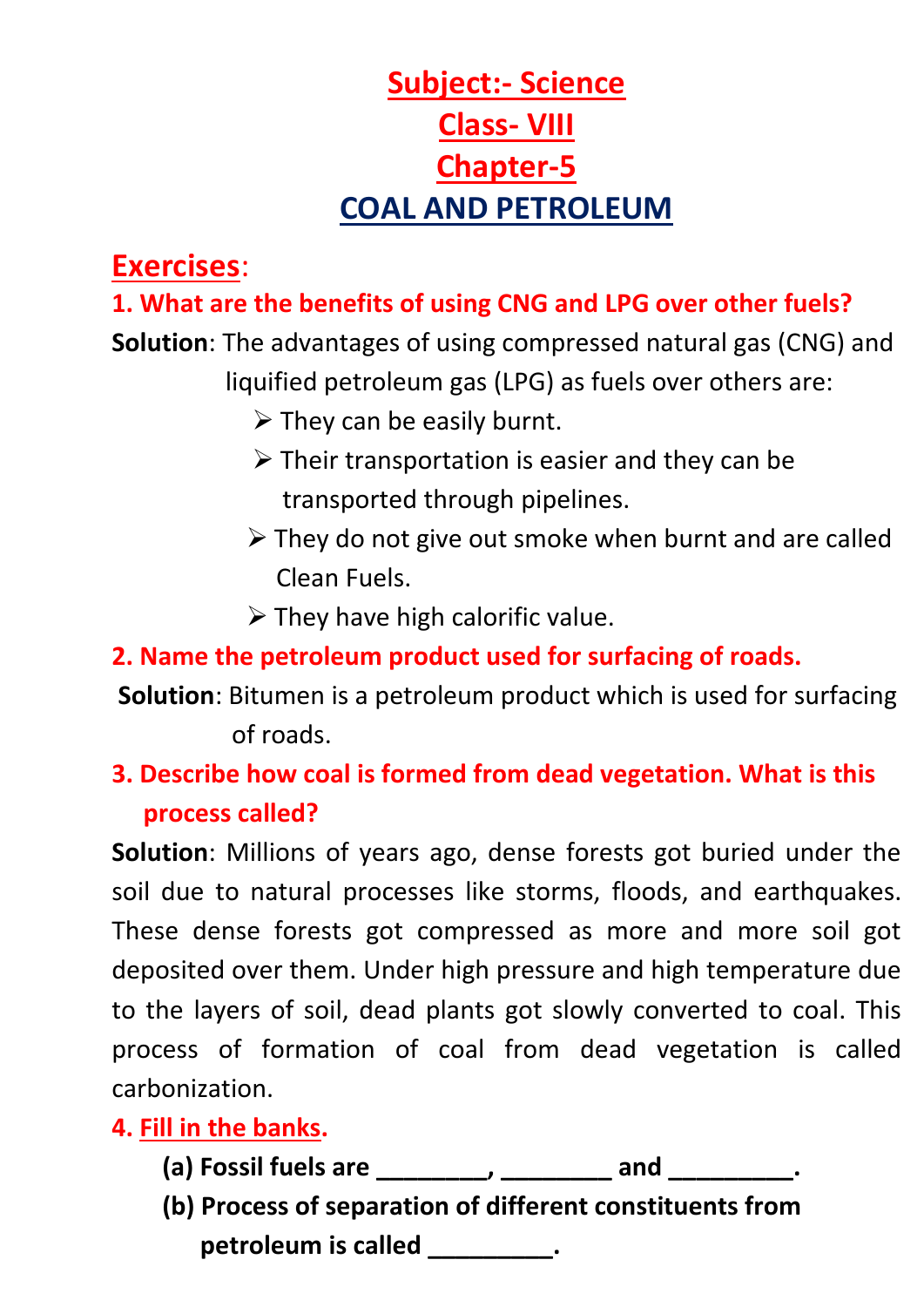# **(c) Least polluting fuel for vehicles is \_\_\_\_\_\_\_\_\_\_**

**Solution: (a)** Coal, Petroleum, Natural gas.

- (b) Refining.
- (c) Compressed natural gas (CNG).

**5. Tick True/False against the following statements.** 

- (a) Fossil fuels can be made in the laboratory.  $(T / F)$
- (b) CNG is more polluting fuel than petrol.  $(T / F)$
- (c) Coke is almost pure form of carbon.  $(T / F)$
- (d) Coal tar is a mixture of various substances.  $(T / F)$
- (e) Kerosene is not a fossil fuel.  $(T / F)$

Solution: (a)  $\rightarrow$  (F), (b)  $\rightarrow$  (F), (c)  $\rightarrow$  (T), (d)  $\rightarrow$  (T), (e)  $\rightarrow$  (F).

**6. Explain why fossil fuels are exhaustible natural resources.**

**Solution**: Fossil fuels require millions of years to form from the dead plants and animals that get buried deep inside the earth. They require high temperature and pressure for their formationconditions which cannot be provided in the laboratory. Further, their rate of formation is very slow in comparison to their rate of consumption, so they will get exhausted in the near future due to the current rate of consumption.

**7. Describe characteristics and uses of coke.**

### **Solution: Characteristics of coke are:-**

- Coke is hard in nature
- Coke is porous in nature
- Coke is black in colour

# **Uses of coke:-**

 $\triangleright$  It is used in the manufacture of steel.

 $\triangleright$  It is used as a reducing agent in the extraction of metals.

### **8. Explain the process of formation of petroleum.**

**Solution:** Petroleum was formed from dead organisms that got buried in the sea millions of years ago. These dead bodies got covered with layers of sand and clay. Lack of air, high temperature,